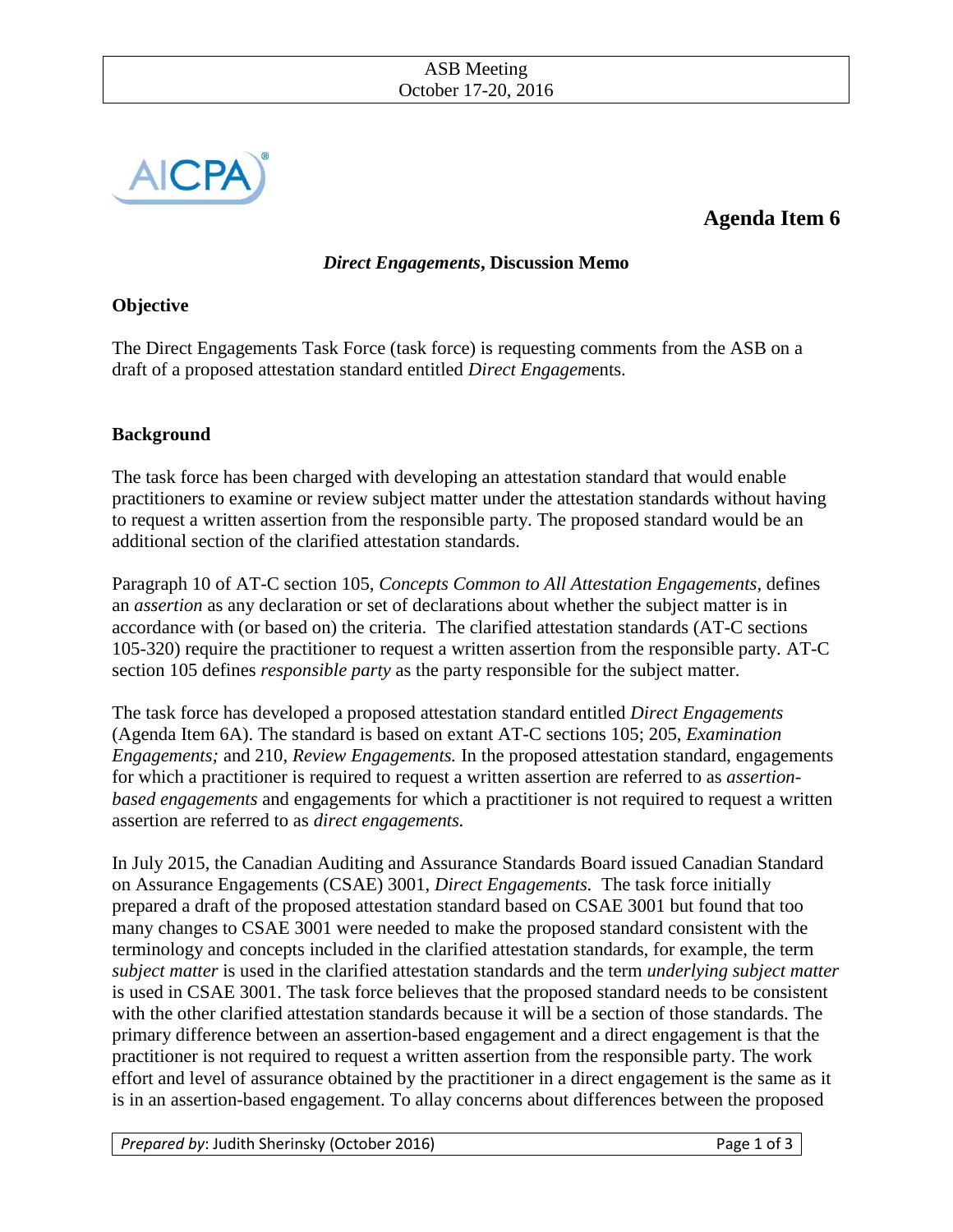#### Direct Engagements ASB Meeting, October 17-20, 2016

standard and CSAE 3001, and to enable the ASB to compare the proposed attestation standard to CSAE 3001, the task force has developed the following agenda materials:

- Agenda Item 6 B: A matrix that maps the introductory and requirement paragraphs of AT-C sections 105, 205, and 210 (the first column) to the related paragraphs in CSAE 3001 (the third column). The middle column is a marked draft of the first column showing the changes made to AT-C sections 105, 205, and 210 to create the proposed attestation standard.
- Agenda Item 6C: A matrix that maps the application paragraphs of AT-C sections 105, 205, and 210 (the first column) to the related paragraphs in CSAE 3001 (the third column). The middle column is a marked draft of the first column showing the changes made to AT-C sections 105, 205, and 210 to create the proposed attestation standard

The following are some of the features of a direct engagement as presented in the proposed standard:

- The practitioner does not request a written or oral assertion from the responsible party
- The practitioner is required to request written representations from the responsible party. If the engaging party is not the responsible party, and the responsible party refuses to provide one or more written representations, the practitioner is required to request oral representations from the responsible party and to restrict the use of the report to the engaging party
- The proposed standard addresses direct examination engagements and direct review engagements.
- It is assumed that in most engagements, the practitioner prepares the subject matter, if applicable, and in all engagements the practitioner performs the measurement or evaluation of the subject matter against the criteria.
- The service is engagement driven meaning that the proposed direct engagements standard would be applicable when the practitioner is engaged to perform that service. The common concepts section includes factors for the practitioner to consider in determining whether to perform the engagement under the assertion-based attestation standards or the direct engagements standard.
- The responsible party's inability to provide an assertion may increase the risk that the subject matter is not in accordance with the criteria.
- The GAO's performance audit is not addressed by the proposed direct engagements standard. Such engagements should be performed under Government Auditing Standards or under AT-C section 205.